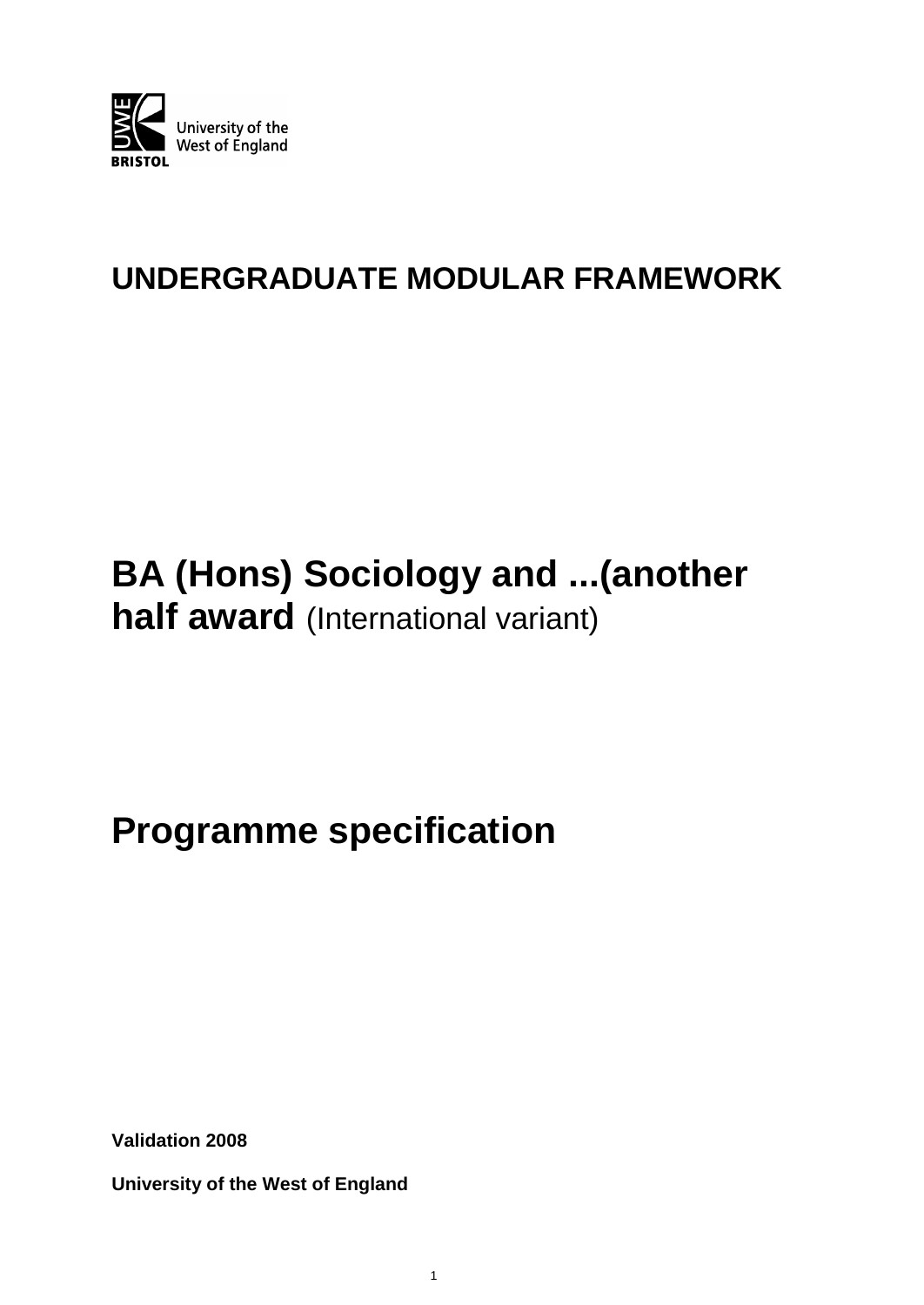

#### **PROGRAMME SPECIFICATION**

| Section 1: Basic Data                                                                                                                                                                                                                                                                                                                   | Version 4                                                                                                                        |  |
|-----------------------------------------------------------------------------------------------------------------------------------------------------------------------------------------------------------------------------------------------------------------------------------------------------------------------------------------|----------------------------------------------------------------------------------------------------------------------------------|--|
| <b>Awarding institution/body</b>                                                                                                                                                                                                                                                                                                        | <b>UWE</b>                                                                                                                       |  |
| <b>Teaching institution</b>                                                                                                                                                                                                                                                                                                             | <b>UWE and Virginia Commonwealth University</b>                                                                                  |  |
| <b>Delivery Location(s)</b>                                                                                                                                                                                                                                                                                                             | <b>Frenchay Campus</b><br>Virginia Commonwealth University                                                                       |  |
| Faculty responsible for programme                                                                                                                                                                                                                                                                                                       | <b>Health and Life Sciences</b>                                                                                                  |  |
| <b>Modular Scheme title</b>                                                                                                                                                                                                                                                                                                             | <b>NA</b>                                                                                                                        |  |
| <b>Professional Statutory or Regulatory Body</b><br>Links (type and dates)                                                                                                                                                                                                                                                              | <b>NA</b>                                                                                                                        |  |
| <b>Highest award title</b>                                                                                                                                                                                                                                                                                                              | BA (Hons) Sociology and  (another half award)                                                                                    |  |
| Default award title                                                                                                                                                                                                                                                                                                                     | None                                                                                                                             |  |
| Interim award titles                                                                                                                                                                                                                                                                                                                    | Certificate in Higher Education - Social Science;<br>Diploma<br>Higher<br>Education<br>in<br>Social<br>$\blacksquare$<br>Science |  |
| <b>UWE progression route</b>                                                                                                                                                                                                                                                                                                            |                                                                                                                                  |  |
| Mode(s) of delivery                                                                                                                                                                                                                                                                                                                     | <b>Full Time</b>                                                                                                                 |  |
| Codes<br>UCAS code GL73, NL13, PL33, LW34, LX33,<br>LLC3, QL33, LW36, LL73, BL93, LV31, GLK3,<br>RL93, TL73, LM31, LQ31, NL53, GL13, LLF3,<br>CL83, PL93, LR39, GL53, LL32, LV35, LG33,<br>LCH <sub>8</sub>                                                                                                                             | <b>JACS code</b>                                                                                                                 |  |
| <b>ISIS code</b>                                                                                                                                                                                                                                                                                                                        | <b>HESA code</b>                                                                                                                 |  |
| <b>Relevant QAA subject benchmark statements</b>                                                                                                                                                                                                                                                                                        | Sociology                                                                                                                        |  |
| On-going/valid<br>until*<br>(*delete<br>as<br>appropriate/insert end date)                                                                                                                                                                                                                                                              | Ongoing                                                                                                                          |  |
| Valid from (insert date if appropriate)                                                                                                                                                                                                                                                                                                 | September 2011                                                                                                                   |  |
| <b>Original Validation Date: September 2008</b>                                                                                                                                                                                                                                                                                         |                                                                                                                                  |  |
| <b>International Variant</b><br>Variant delivered via<br>Bachelor of Science in Sociology programme, College of Humanities and<br>Sciences. Virginia Commonwealth University                                                                                                                                                            |                                                                                                                                  |  |
| <b>Latest Committee Approval</b>                                                                                                                                                                                                                                                                                                        | Date                                                                                                                             |  |
| <b>Version Code</b>                                                                                                                                                                                                                                                                                                                     |                                                                                                                                  |  |
| For coding purposes, a numerical sequence (1, 2, 3 etc.) should be used for successive programme<br>specifications where 2 replaces 1, and where there are no concurrent specifications. A sequential<br>decimal numbering (1.1; 1.2, 2.1; 2.2 etc) should be used where there are different and concurrent<br>programme specifications |                                                                                                                                  |  |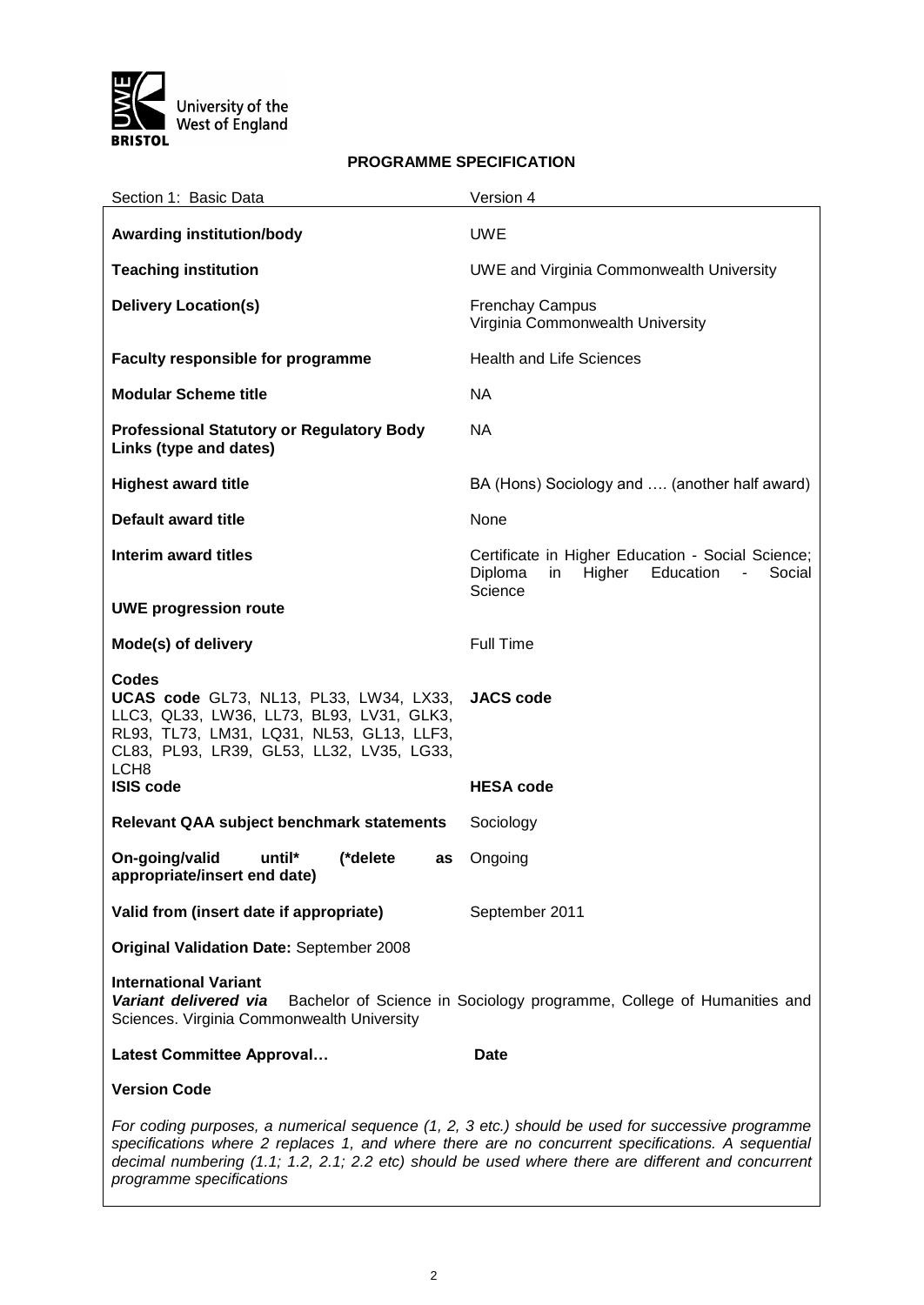### **Section 2: Educational aims of the programme**

- To provide a general educational experience in which students might acquire knowledge, skills and those virtues associated with learning and reflection.
- **To promote critical, creative and analytical thinking.**
- To provide a general foundation for the world of work by equipping students with the broad range of skills, understanding and knowledge employed in a wide range of vocations.
- To impart a broad range of skills: discipline specific, cognitive and general transferable skills, which, together with the points above provide the student with a sound basis for further study.
- To acknowledge the wide diversity of students and their interests through a flexible programme, enabling the student to choose between a variety of modules in order to meet their particular educational needs and interests, and to foster their individual development.
- To encourage scholarship and to foster the virtues of objectivity, reflection and judgment.
- To foster critical study, collaborative and individual, independent learning. This aim includes the promotion of self-criticism and reflexive awareness.
- To provide a programme enriched by research undertaken by members of the sociology school.
- To provide a programme of study that effectively combines with other disciplines or pathways.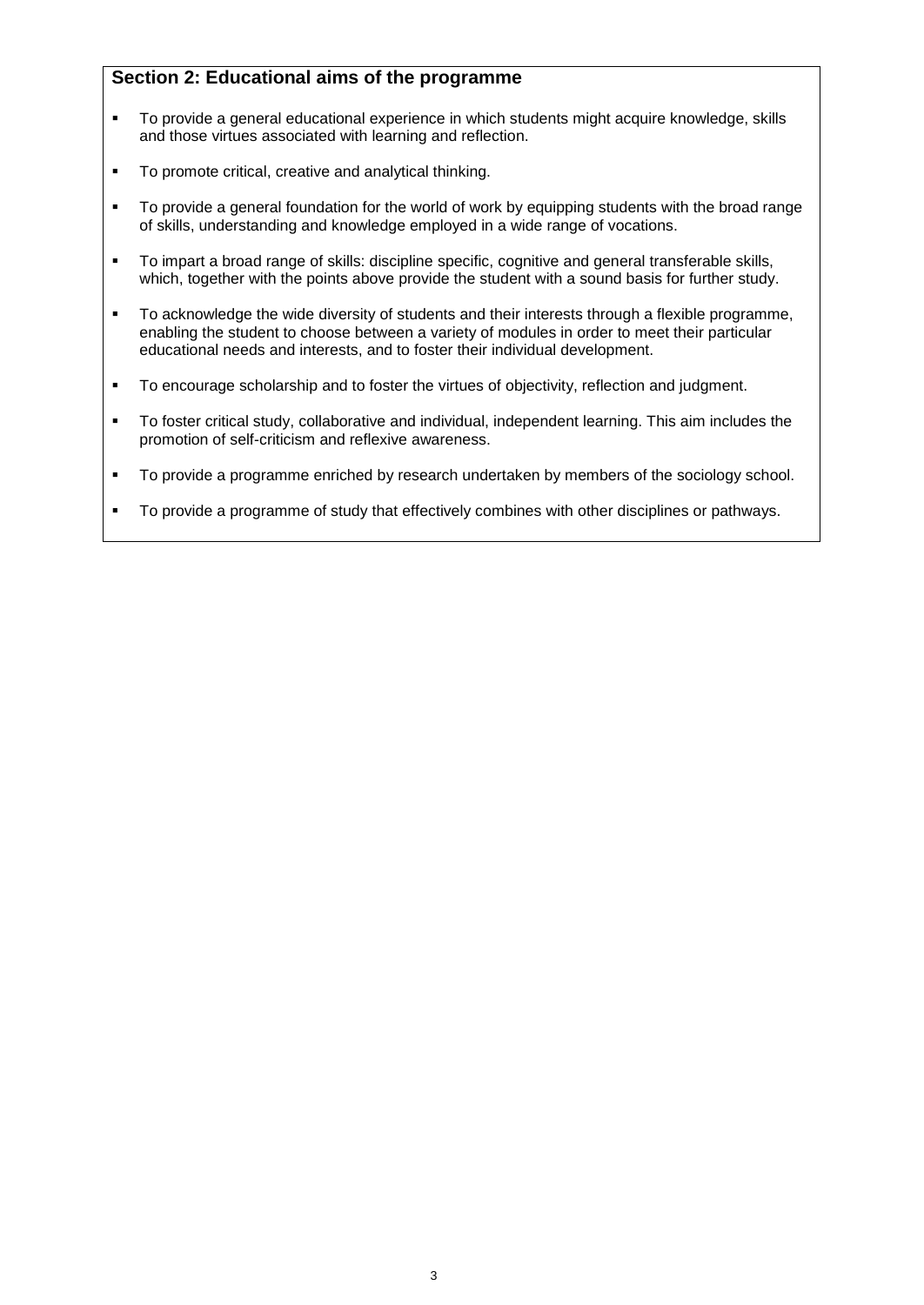|    | Section 3: Learning outcomes of the programme                                                                                                                                 |                                                                                                                                                                                                |  |  |  |
|----|-------------------------------------------------------------------------------------------------------------------------------------------------------------------------------|------------------------------------------------------------------------------------------------------------------------------------------------------------------------------------------------|--|--|--|
|    | The award route provides opportunities for students to develop and demonstrate knowledge and<br>understanding, qualities, skills and other attributes in the following areas: |                                                                                                                                                                                                |  |  |  |
|    | A Knowledge and understanding                                                                                                                                                 |                                                                                                                                                                                                |  |  |  |
|    | Learning outcomes                                                                                                                                                             | Teaching, Learning and Assessment Strategies                                                                                                                                                   |  |  |  |
|    | A Knowledge and understanding of:                                                                                                                                             | Teaching/learning methods and strategies:                                                                                                                                                      |  |  |  |
| 1. | the key concepts and theoretical approaches<br>that have developed and are developing<br>within sociology;                                                                    | 1-8 are achieved through the compulsory<br>modules at stages 1-3. These modules look at<br>social theory in an applied context, combining a<br>range of theories/ approaches over a wide range |  |  |  |
| 2. | social context, of social diversity and<br>inequality and their impact on the lives of<br>individuals and groups;                                                             | of social and historical contexts. These modules<br>are organised around the theme of Theory,<br>Application and Method. A wide range of option<br>modules allows students to develop these    |  |  |  |
| 3. | the value of comparative analysis, in both<br>historical and contemporary contexts;                                                                                           | theoretical approaches, to gain more specialise<br>knowledge of particular contexts, and to<br>experience a range of assessment methods.                                                       |  |  |  |
| 4. | the social nature of the relationship between<br>individuals and groups;                                                                                                      | Knowledge of research methods and strategies<br>are developed through levels 1-3. Students may<br>opt to develop these further in their choice of                                              |  |  |  |
| 5. | social processes underpinning social change<br>and social stability;                                                                                                          | options.<br><b>Assessment:</b>                                                                                                                                                                 |  |  |  |
| 6. | the nature and appropriate use of research<br>strategies and methods in gaining<br>sociological knowledge;                                                                    | Modules are assessed through a range of<br>methods including essays, seminar<br>presentations, article and book reviews, long                                                                  |  |  |  |
| 7. | the relationship between sociological<br>argument and evidence;                                                                                                               | essays and projects.                                                                                                                                                                           |  |  |  |
| 8. | the distinctive character of sociology in<br>relation to other forms of understanding.                                                                                        |                                                                                                                                                                                                |  |  |  |

#### **B Intellectual Skills**

| <b>B</b> Intellectual Skills                                                                                                                                                                                                                                                                                                                                            | Teaching/learning methods and strategies                                                                                                                                                                                                                                                                                                            |  |
|-------------------------------------------------------------------------------------------------------------------------------------------------------------------------------------------------------------------------------------------------------------------------------------------------------------------------------------------------------------------------|-----------------------------------------------------------------------------------------------------------------------------------------------------------------------------------------------------------------------------------------------------------------------------------------------------------------------------------------------------|--|
| On successful completion of this award students<br>will be able to demonstrate the following skills:                                                                                                                                                                                                                                                                    | Skill 1 is achieved through compulsory modules<br>through levels 1-3.                                                                                                                                                                                                                                                                               |  |
| ability to appreciate the complexity of human<br>1.<br>behaviour, social situations and events and<br>assessing the merits of<br>competing<br>explanations:<br>ability to gather, retrieve and synthesise<br>2.<br>information;<br>ability to review and evaluate evidence;<br>3.<br>ability to develop a reasoned argument and<br>4.<br>critically interpret evidence. | Skills 2-4 are achieved<br>through<br>largely<br>methods and seminar<br>work.<br>assessment<br>Students are aware of assessment criteria<br>through information in module handbooks,<br>feedback on assessment and through detailed<br>discussion and preparation in seminars. This<br>process is supported by the School-wide skills<br>programme. |  |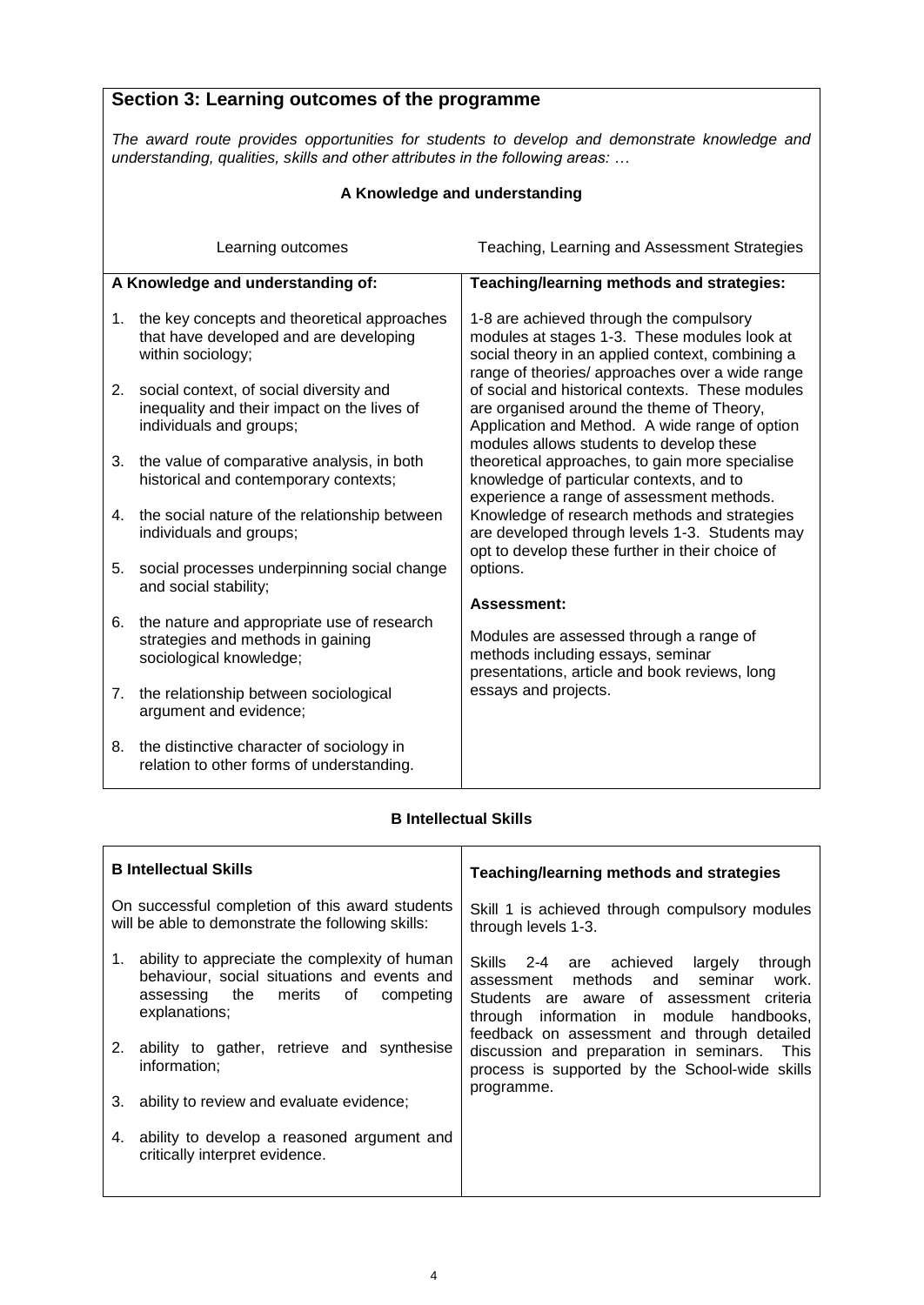| <b>C Subject/Professional/Practical Skills</b> |                                                                                                                                             | <b>Teaching/learning methods and strategies</b>                                                                                                    |  |
|------------------------------------------------|---------------------------------------------------------------------------------------------------------------------------------------------|----------------------------------------------------------------------------------------------------------------------------------------------------|--|
|                                                | On successful completion of this award students<br>will be able to demonstrate the following skills:                                        | Students gain an intellectual understanding of<br>methodological issues through compulsory                                                         |  |
|                                                | 1. to investigate sociologically informed<br>questions;                                                                                     | modules, especially through seminar discussion<br>and preparation for assessed work. Practical<br>skills derive from seminar preparation and other |  |
|                                                | 2. to report empirical sociological findings;                                                                                               | assessed work such as essays and reviews.<br>Links between theory and methodology are<br>developed in compulsory modules. Optional                 |  |
|                                                | 3. to use different methods of sociological<br>enquiry;                                                                                     | modules allow students the opportunity to<br>develop these skills more fully.                                                                      |  |
|                                                | 4. to identify the ethical issues in social research;                                                                                       | Skill 6 is developed in compulsory modules and<br>students have the opportunity to focus explicitly                                                |  |
|                                                | 5. to undertake and present scholarly work;                                                                                                 | on social, public and civic policy issues in a range<br>of optional modules.                                                                       |  |
|                                                | 6. to examine the relevance and application of<br>academic and practical sociological work to<br>issues of social, public and civic policy. | <b>Assessment</b>                                                                                                                                  |  |
|                                                |                                                                                                                                             | Skills are assessed across a range of<br>assessment methods.                                                                                       |  |
|                                                |                                                                                                                                             |                                                                                                                                                    |  |

#### **D Transferable Skills and other attributes**

| D Transferable skills and other attributes                                                      | Teaching/learning methods and strategies                                                                                                   |  |
|-------------------------------------------------------------------------------------------------|--------------------------------------------------------------------------------------------------------------------------------------------|--|
| On successful completion of this award students<br>will be able to demonstrate the ability in:  | IT skills are developed from stage 1. Students<br>are introduced to a variety of IT issues in the<br>induction process and have a detailed |  |
| 1. learning and study skills;                                                                   | introduction to library skills. Compulsory modules<br>and many other option modules require the use                                        |  |
| 2. written and oral communication skills in a                                                   | of conference/ blackboard. All assignments must                                                                                            |  |
| variety of contexts and modes;                                                                  | be word processed. Communication skills are<br>developed through assessment methods such as                                                |  |
| 3. statistical and other quantitative techniques;                                               | essays, reviews, seminar presentations and<br>through seminar work. General student study                                                  |  |
| 4. information retrieval skills in relation to primary<br>and secondary sources of information; | skills are developed through stage 1<br>and<br>by workshops<br>throughout<br>the<br>supported<br>programme                                 |  |
| 5. communication and information technology<br>skills;                                          | <b>Assessment</b>                                                                                                                          |  |
| 6. skills of time planning and management;                                                      | Students have to work to strict assessment<br>deadlines, requiring skills of organisation, time                                            |  |
| 7. group work skills.                                                                           | management and effective use of sources of<br>information                                                                                  |  |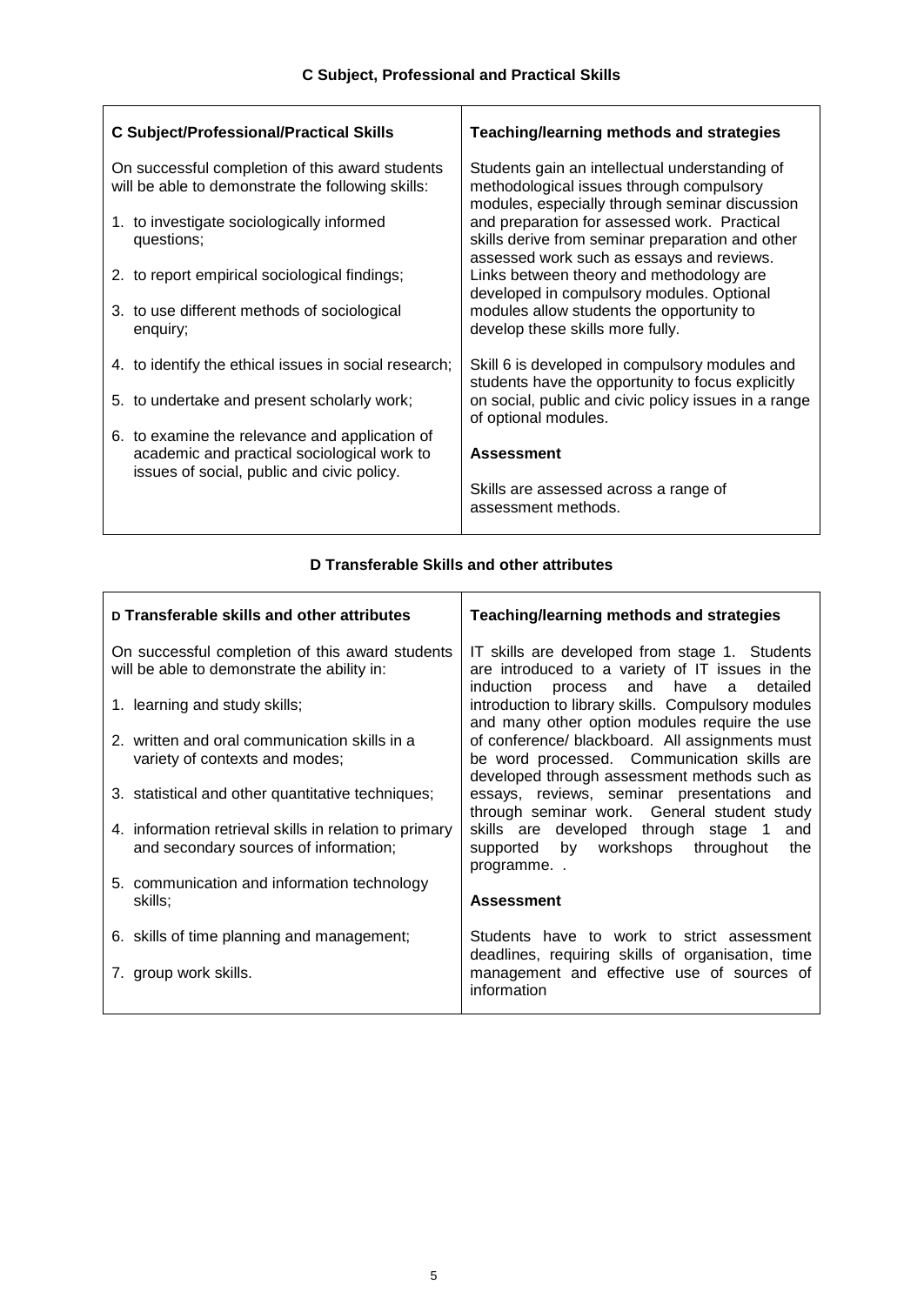# **Section 4: Programme structure**

|                                                                                                                                                                                                                                                                                                                                                                                                                                                                                                               | <b>Compulsory modules</b>                                                                                                                                                                                                                                                                                              | <b>Optional modules</b>                                                                                                                                                                                                                                                                                                                                                                                                                                                                                                                                                                                                                                                                                                                                                                                                                                                                                             | <b>Interim Awards:</b>                                                                                                                                                                                                                                          |  |  |
|---------------------------------------------------------------------------------------------------------------------------------------------------------------------------------------------------------------------------------------------------------------------------------------------------------------------------------------------------------------------------------------------------------------------------------------------------------------------------------------------------------------|------------------------------------------------------------------------------------------------------------------------------------------------------------------------------------------------------------------------------------------------------------------------------------------------------------------------|---------------------------------------------------------------------------------------------------------------------------------------------------------------------------------------------------------------------------------------------------------------------------------------------------------------------------------------------------------------------------------------------------------------------------------------------------------------------------------------------------------------------------------------------------------------------------------------------------------------------------------------------------------------------------------------------------------------------------------------------------------------------------------------------------------------------------------------------------------------------------------------------------------------------|-----------------------------------------------------------------------------------------------------------------------------------------------------------------------------------------------------------------------------------------------------------------|--|--|
| ↽<br>Level                                                                                                                                                                                                                                                                                                                                                                                                                                                                                                    | UZSNLF-30-1 Sociological<br>$\bullet$<br>Foundations<br>UZSNLG-30-1 Sociological<br>Practice<br><b>Core modules</b><br>There are no core modules at<br>this stage of the award.                                                                                                                                        | Other Half Award = 60 credits                                                                                                                                                                                                                                                                                                                                                                                                                                                                                                                                                                                                                                                                                                                                                                                                                                                                                       | <b>Certification in Higher</b><br><b>Education</b><br>Credit requirements: 120 -<br>Other requirements: None<br>٠                                                                                                                                               |  |  |
|                                                                                                                                                                                                                                                                                                                                                                                                                                                                                                               | Level 2 BA (Hons) Sociology (half award) International Variant<br>Sociology undergraduate programme, College of Humanities and Sciences. Virginia Commonwealth University<br>NOTE: STUDENTS MUST TAKE A TOTAL OF 4 US three credit - Level 300/400 MODULES (UWE Level 2 -<br>Virginia Commonwealth University Level 3) |                                                                                                                                                                                                                                                                                                                                                                                                                                                                                                                                                                                                                                                                                                                                                                                                                                                                                                                     |                                                                                                                                                                                                                                                                 |  |  |
|                                                                                                                                                                                                                                                                                                                                                                                                                                                                                                               | <b>Compulsory modules</b>                                                                                                                                                                                                                                                                                              | <b>Optional modules</b>                                                                                                                                                                                                                                                                                                                                                                                                                                                                                                                                                                                                                                                                                                                                                                                                                                                                                             | <b>Interim Awards:</b>                                                                                                                                                                                                                                          |  |  |
|                                                                                                                                                                                                                                                                                                                                                                                                                                                                                                               | Students must take all of<br>the following modules (or                                                                                                                                                                                                                                                                 | Students must take 4 of the following<br>modules (*see also final comment in this<br>column):                                                                                                                                                                                                                                                                                                                                                                                                                                                                                                                                                                                                                                                                                                                                                                                                                       | Diploma in Higher Education                                                                                                                                                                                                                                     |  |  |
| N<br>Virginia Commonwealth University / L<br>$\ddot{\mathbf{x}}$<br>Year                                                                                                                                                                                                                                                                                                                                                                                                                                      | equivalent)<br><b>None</b>                                                                                                                                                                                                                                                                                             | SOCY 320/POLI 320 Research Methods<br>$\bullet$<br>in the Social Sciences<br>SOCY 206/AFAM 206/WMNS 206<br>$\bullet$<br>African American Family Relationships<br>SOCY 302 Contemporary Social<br>$\bullet$<br>Problems<br>SOCY 304/ANTH 304/WMNS 304 The<br>٠<br>Family<br>SOCY 322 Minority Groups in the<br>$\bullet$<br><b>United States</b><br>SOCY 327 Urban Sociology<br>$\bullet$<br>SOCY 328/INTL 328 Russian Society in<br>$\bullet$<br>Transition<br>SOCY 333/WMNS 333 Sociology of<br>$\bullet$<br>Sex and Gender<br>SOCY 336/WMNS 336 Violence<br>$\bullet$<br>Against Women<br>SOCY 360/RELS 360 Sociology of<br>$\bullet$<br>Religion<br>SOCY 402 Sociological Theory<br>$\bullet$<br>SOCY 426 Population Dynamics<br>SOCY 330/INTL 330 Global Societies:<br>Trends and Issues<br>SOCY 321 Class, Status, and Power<br>٠<br>Students must also take a further 4 modules<br>for their other Half Award | Credit requirements: 240<br>$\bullet$<br>(EQUIVALENT)<br>Other requirements: None                                                                                                                                                                               |  |  |
| *It may be possible for the future to make other courses at Virginia Commonwealth University (within the field of<br>Social Sciences and Humanities) available to our students since this is the norm for Virginia Commonwealth<br>University students. These will be at Level 300 or 400 courses only. Under these circumstances it is envisaged<br>that Joint Honours students (Sociology and ) will then be allowed to take one course outside of the disciplines of<br>their existing programme of study. |                                                                                                                                                                                                                                                                                                                        |                                                                                                                                                                                                                                                                                                                                                                                                                                                                                                                                                                                                                                                                                                                                                                                                                                                                                                                     |                                                                                                                                                                                                                                                                 |  |  |
| ω<br>Level                                                                                                                                                                                                                                                                                                                                                                                                                                                                                                    | <b>Compulsory modules</b><br>UZSNPA-30-3<br>Contemporary<br><b>Critiques of Modern</b><br>Society<br><b>Core modules</b><br>There are no core<br>modules at this stage of<br>the award.                                                                                                                                | <b>Optional modules</b><br>Students must also take 30 credits of<br>Sociology (or approved) modules from within<br>the SSH undergraduate modular scheme<br>Other Half Award = $60$ credits                                                                                                                                                                                                                                                                                                                                                                                                                                                                                                                                                                                                                                                                                                                          | <b>Prerequisite requirements</b><br><b>Minimum</b><br>credit/module<br>requirements - 120<br>other - None<br>$\bullet$<br>Awards:<br>Target/highest BA(hons)<br>Default title - BA<br>$\bullet$<br><b>Credit requirements</b><br>$BA(Hons) - 360$<br>$BA - 300$ |  |  |